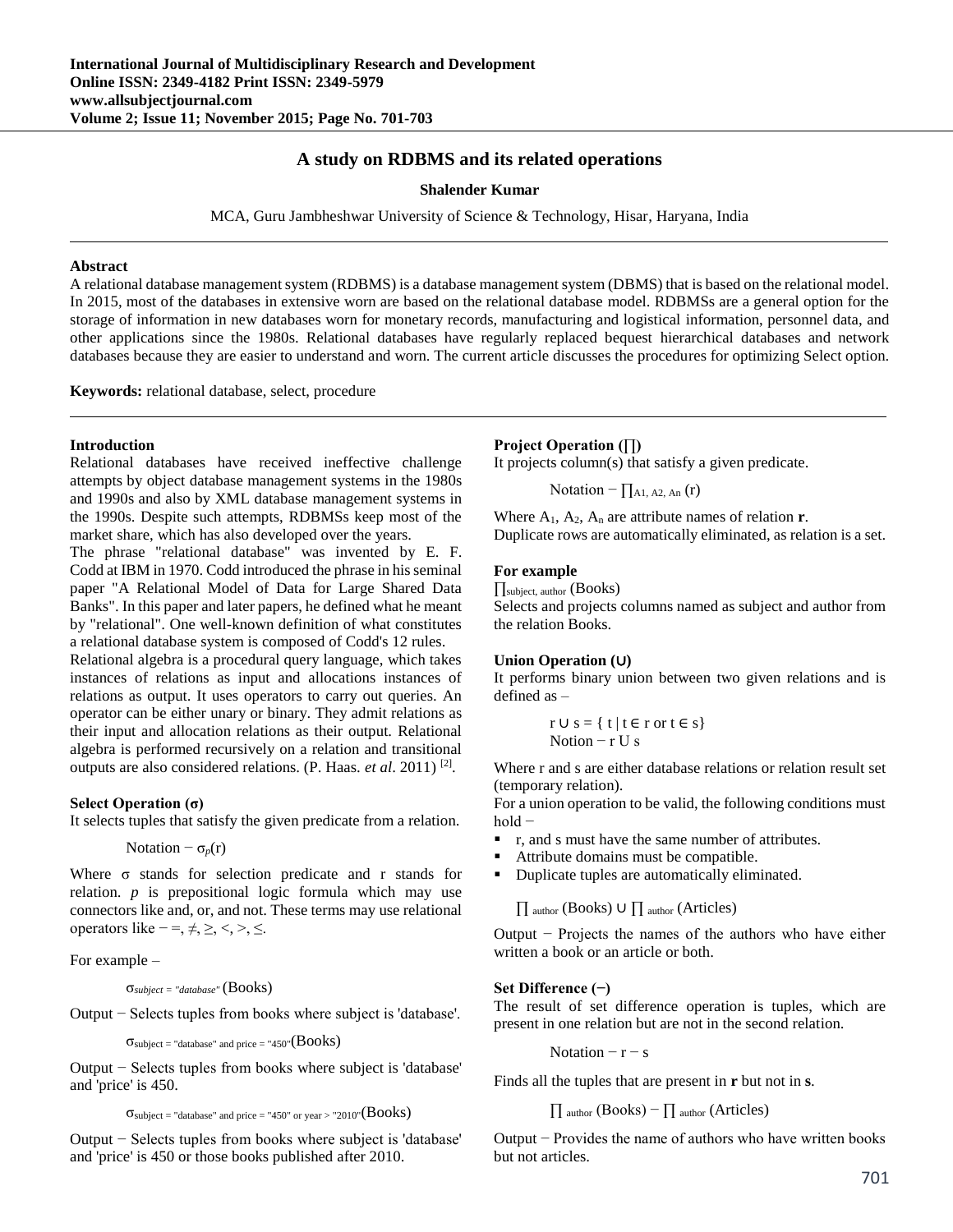## **Procedures for optimizing select option**

Every time possible it is suggested to worn as search columns in inquiries, the far left ones of the index. One index on col\_1 and col\_2 is of no aid in an inquiry which filtrates output of col\_2; - It is suggested to make up WHERE terms which inquiry optimizer should recognize and worn as searching tools; - Don't worn DISTINCT or ORDER BY without any need.

They may be worn only to eliminate duplicate values or to select a particular order in the result group. With the solitary omission when the optimizer can get an index that might provide them, they can appoint an transitional working table, which can be costly when talking about performance; - Worn UNION ALL instead of UNION when deleting redundancies from a result group is not a main concern.

Because it removes the redundancies, UNION must sort or deal the result group before returning it; - You may worn GROUP LOCK\_TIMEOUT when controlling the time limit a connection is waiting for a blocked resource. At the start of the session the automatic variable @@LOCK\_TIMEOUT returns -1 which means that no value was chosen to end. You can select as a value for LOCK\_TIMEOUT any positive number which links the number of milliseconds which an inquiry waits a blocked resource before to expire.

In more tough phases, this is essential to avoid obvious blocked applications; - If an inquiry comprises the IN predicate which comprises a list of constant values (instead of a minor inquiry) order the values according to the release frequency in the external inquiry, more over when you know data tendencies. A general solution is alphabetical or numerical ordering of values but these may not be optimal. (Y. Ioannidis *et al*. 2011) [3] .

Because the predicate returns TRUE as soon as it reaches a similarity for any of its values, moving on the first positions of the list the values which are released regularly should speed up the inquiry, particularly in the case when the column where the probing is done, is not indexed; - It is suggested selecting algorithms despite of imbricated minor inquiries.

A minor inquiry may need an imbricated inquiry that is a cycle in a cycle. In the case of imbricated fault, the lines of the interior table are scanned for each line of the exterior table. This thing works very good for little tables and it was the only algorithm approach worn in SQL Server before 7.0 version, but as tables become bigger and bigger this solution becomes less and less capable. (Anand *et al*. 2013) [4] .

It is much improved to do the normal algorithms between tables and to let the optimizer choose the best method to examine them. Majorly the optimizer will try to alter the futile minor inquiries in algorithms; - When possible it is suggested to avoid CROSS JOINT type algorithms. With the exemption of the case in which one cannot prevent the need for Cartesian product of two tables, it is worn a more capable mechanism of algorithms to chain one table after the other.

Returning an unwanted Cartesian product and then eliminating the redundancies allocation by it using DISTINCT and GROUP BY is a issue which leads to stern dent to the inquiry; - You may worn TOP(n) extension to limit the number of lines returned by an inquiry. This thing is useful primarily when you may insert values using SELECT, because you may study only the values from the first part of the table; - You may worn OPTIONS clause of the SELECT instruction for affecting the inquiry optimizer with inquiry recommendations. (T. Ibaraki *et al*. 2010) [5] .

As well you may choose recommendations for tables and particular algorithms. As a rule, the optimizer should optimize the inquiries, but there are conditions, in which the performing plan selected is not the best. Using recommendations for inquiry, table or algorithm, you may involve to a firm type of algorithm, group or union to worn a certain index, so on and so forth. (Y. Kang *et al*. 2010) [6] .

These are known as query hints; here are some of these:

o FAST number\_of\_lines – specifies that the inquiry is optimized to quickly retrieve the first "number of lines" After the first "number of lines" are returned, the inquiry goes on and generates the whole result group;

o FORCE ORDER – specifies that the syntax order of the inquiry is activated during the inquiry optimization;

o MAXDOP processor\_number – overwrites the maximum number of configurated parallelism using sp\_configure;

o OPTIMIZE FOR (@variable\_name) – specifies to the inquiry optimizer to worn a particular value to a certain local variable when inquiry is compiled and optimized;

o WORN PLAN – specifies the inquiry optimizer to worn a current inquiry plan. It can be worn with: insert, update, merge and delete options. –

Beside query hints there are also table hints, which influence the inquiry optimizer in taking some decisions as: using a blocking method for a table, using a certain index, blocking lines, etc. (Shim *et al*. 2012) [7] .

Here are some types:

o NOLOCK – Readuncomitted and NOLOCK hints are applied only when data is blocked. They obtain Sch-s (stability scheme) blocked when compelling and executing. This indicates no blocking and doesn't stop other transactions accession to data, including their modification;

o INDEX – impels using an index;

o READPAST – points out to the system not to read the lines which are blocked by other transactions;

o ROWLOCK – a line is blocked;

o TABLOCK – points out that the blocking is at a table level;

o HOLDLOCK – it's the equivalent of the SERIALIZABLE isolation level;

o TABLOCKX – points out an exclusive blocking of the table. Testing and comparing two inquiries to determine the most capable method of accessing data, one must be sure that the mechanism of data placement in cache memory of the SQL Server doesn't impair test output. (Poosala et al. 2011)<sup>[8]</sup>.

One method of doing this is by cycling the server between inquiries rolling. Another method is by using undocumented DBCC commands to clean significant cache memories. DBCCFREEPROCACHE extricates the memory for the procedure. DBCC DROPCLEANBUFFERS cleans all cache memories.

#### **Optimizing stored procedures**

The most general method to provide a reusable implementation plan, independently of the variables worn in a query, is to worn a stored procedure or parameterized query. By generating a stored procedure to carry out a group of SQL queries, the database system creates a parameterized implementation plan independently of the parameters during implementation.

The implementation plan allocation will be reusable only if SQL Server does not have to recompile individual statements from stored procedure each time it is executed (e.g. sequences